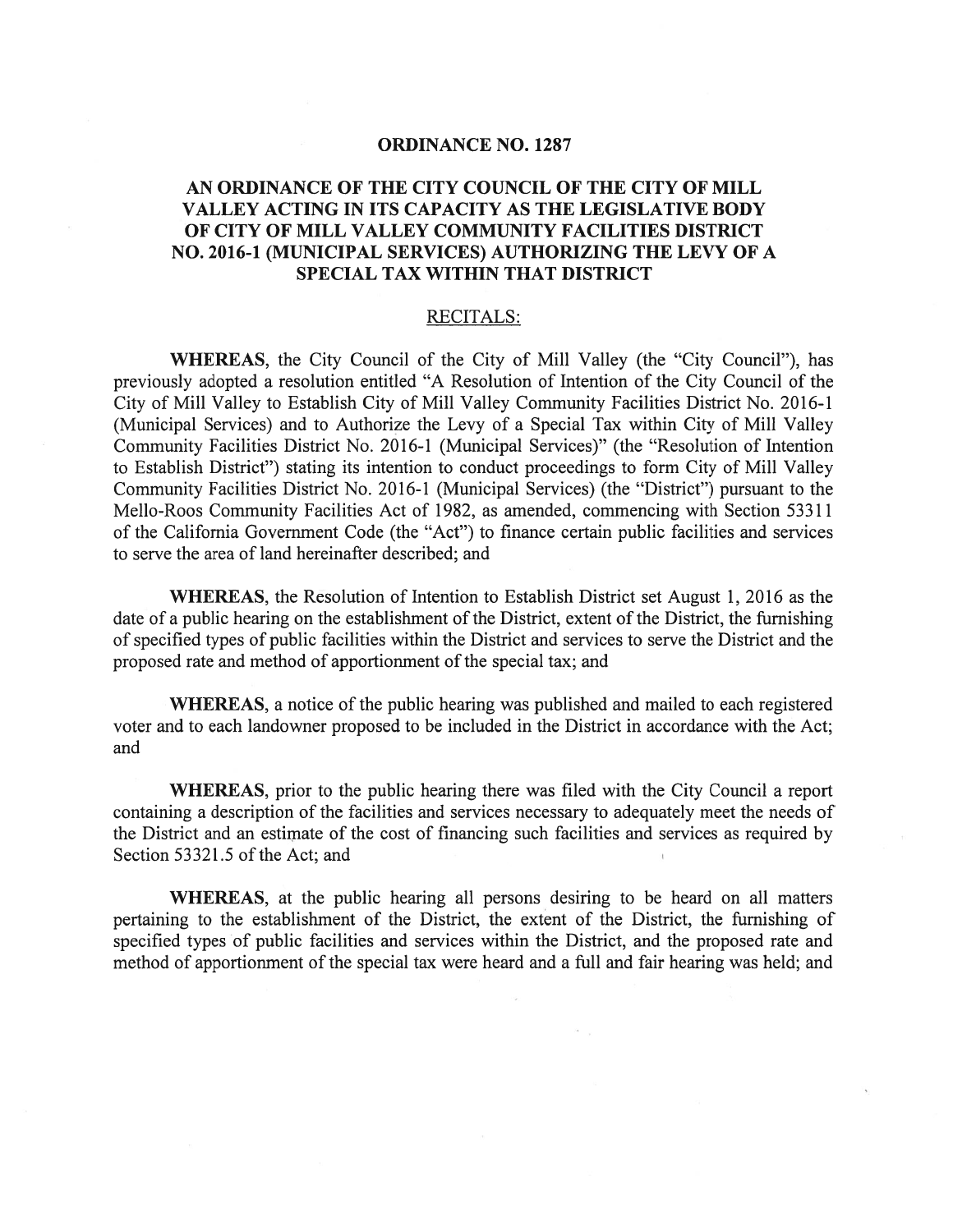WHEREAS, at the public hearing evidence was presented to the City Council on the matters before it and the City Council at the conclusion of the hearing is fully advised as to all matters relating to the formation of the District and the levy of the special tax; and

WHEREAS, subsequent to the public hearing, the City Council adopted <sup>a</sup> resolution entitled "A Resolution of Formation of the City Council of the City of Mill Valley to Establish City of Mill Valley Community Facilities District No. 2016-1 (Municipal Services), to Make Environmental Findings and Determinations with Respect Thereto pursuan<sup>t</sup> to the California Environmental Quality Act, to Establish an Appropriations Limit Therefor, to Authorize the Levy of <sup>a</sup> Special Tax Therein, and to Submit the Establishment of an Appropriations Limit and the Levy of <sup>a</sup> Special Tax to the Qualified Electors Thereof' (the "Resolution of Formation") which established the District and authorized the levy of <sup>a</sup> special tax within the District; and

WHEREAS, subsequent to the public hearing, the City Council also adopted <sup>a</sup> resolution entitled "A Resolution of the City Council of the City of Mill Valley Calling <sup>a</sup> Special Election within City of Mill Valley Community Facilities District No. 2016-1 (Municipal Services) and Directing the City Attorney to Prepare an Impartial Analysis" (the "Resolution Calling a Special Election") which called a special election of the qualified electors of the District; and

WHEREAS, pursuan<sup>t</sup> to the terms of the Resolution Calling <sup>a</sup> Special Election, an election was held within the District at which the qualified electors of the District approved the establishment of an appropriations limit for the District and the levy of <sup>a</sup> special tax within the District; and

WHEREAS, on January 3, 2017, the City Council adopted <sup>a</sup> resolution entitled "A Resolution of the City Council of the City of Mill Valley Declaring the Results of <sup>a</sup> Special Election in City of Mill Valley Community Facilities District No. 2016-1 (Municipal Services) and Directing the Recording of <sup>a</sup> Notice of Special Tax Lien" (the "Resolution Declaring Results of Election") that certified the results of the November 8, 2016 election, which election was consolidated with the statewide general election held on that same date and was conducted by the elections official of the County of Marin, which results showed that more than two-thirds of the votes cast in the District were in favor of the proposition to establish an appropriations limit for the District and levy the special tax.

## NOW, THEREFORE, THE CITY COUNCIL OF THE CITY OF MILL VALLEY DOES HEREBY ORDAIN AS FOLLOWS:

- 1. Recitals. The above recitals are all true and correct.
- 2. Authorization of Levy of Special Tax. By passage of this Ordinance, the City Council authorizes the levy of <sup>a</sup> special tax within the District at the maximum rate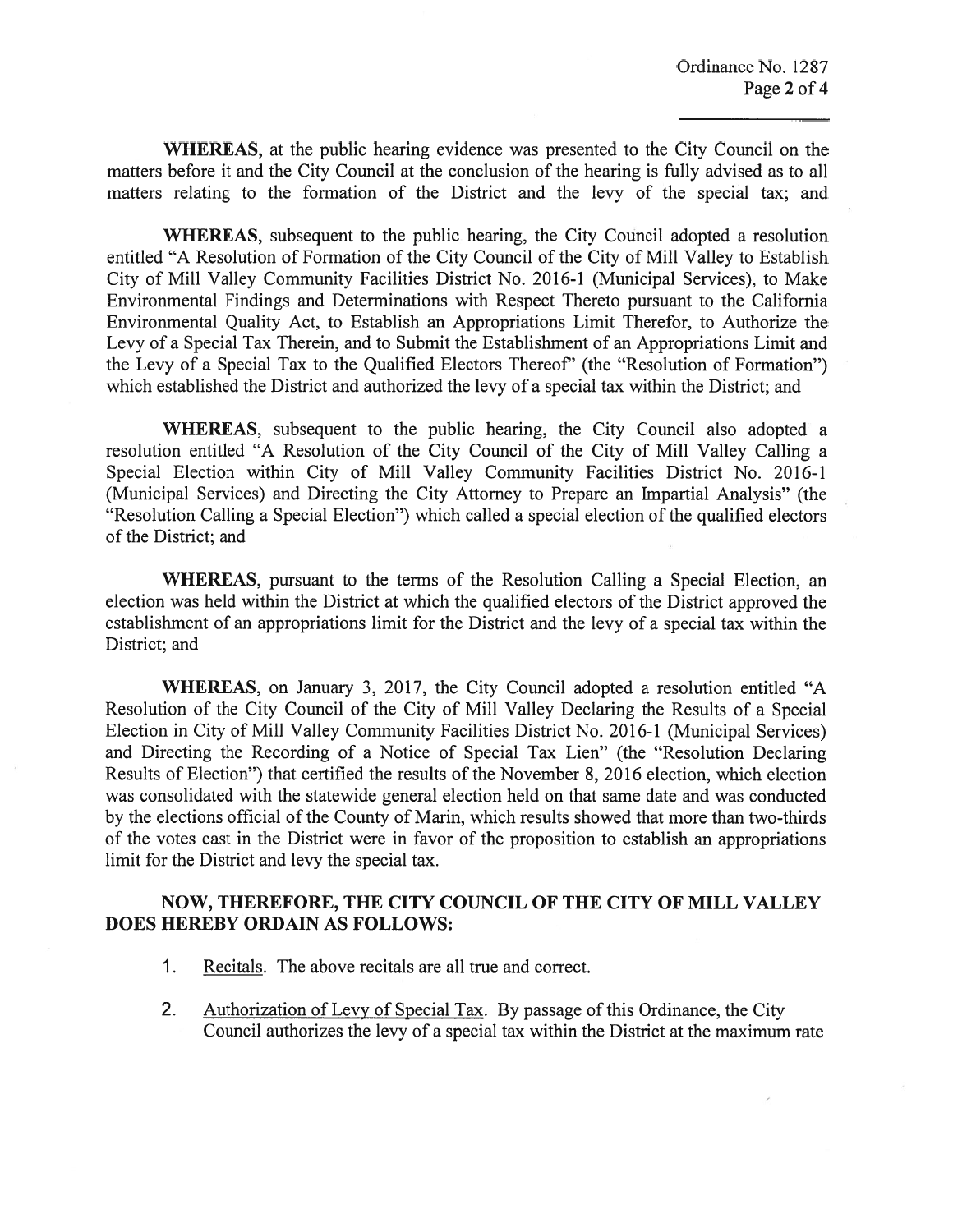and in accordance with the rate and method of apportionment set forth in Exhibit "B" to the Resolution of Formation (the "Rate and Method") which is on file in the office of the City Clerk and incorporated herein by reference.

- 3. Annual Rate Determination. The City Council is hereby further authorized to determine on or before August 10 of each year, or such other date as is established by law or by the County Auditor-Controller of the County of Marin, the specific special tax to be levied on each parcel of land in the District, except that the special tax rate to be levied shall not exceed the maximum rates set forth in the Rate and Method, but the special tax may be levied at <sup>a</sup> lower rate.
- 4. Exemption of Government Property. Properties or entities of the state, federal, or other local governments shall be exemp<sup>t</sup> from the above-referenced and approved special tax only to the extent set forth in the Rate and Method, and otherwise shall be subject to tax consistent with the provisions of Section 53317.3 and 53317.5 of the Act.
- 5. Use of Collections. All of the collections of the special tax shall be used only as provided for in the Act and in the Resolution of Formation. The special tax shall be levied only so long as needed for its purpose as described in the Resolution of Formation.
- 6. Collection. The special tax shall be collected in the same manner as ordinary ad valorem taxes and shall be subject to the same penalties and the same procedure, sale and lien in any case of delinquency as applicable for ad valorem property taxes; provided, however, that the special tax may be collected by direct billing by the City of the property owners in the District or in such other manner as may be provided by the City Council.
- 7. Authorization. The specific authorization for adoption of this Ordinance is the provisions of Section 53340 of the Act.
- 8. Severablility. If for any reason any portion of this Ordinance is found to be invalid, or if the special tax is found inapplicable to any particular parcel within the District, by a Court of competent jurisdiction, that balance of this Ordinance, and the application of the special tax to the remaining parcels within the District shall not be affected.
- 9. Certification. The City Clerk shall certify to the passage of this Ordinance and cause it to be published or posted in accordance with law.